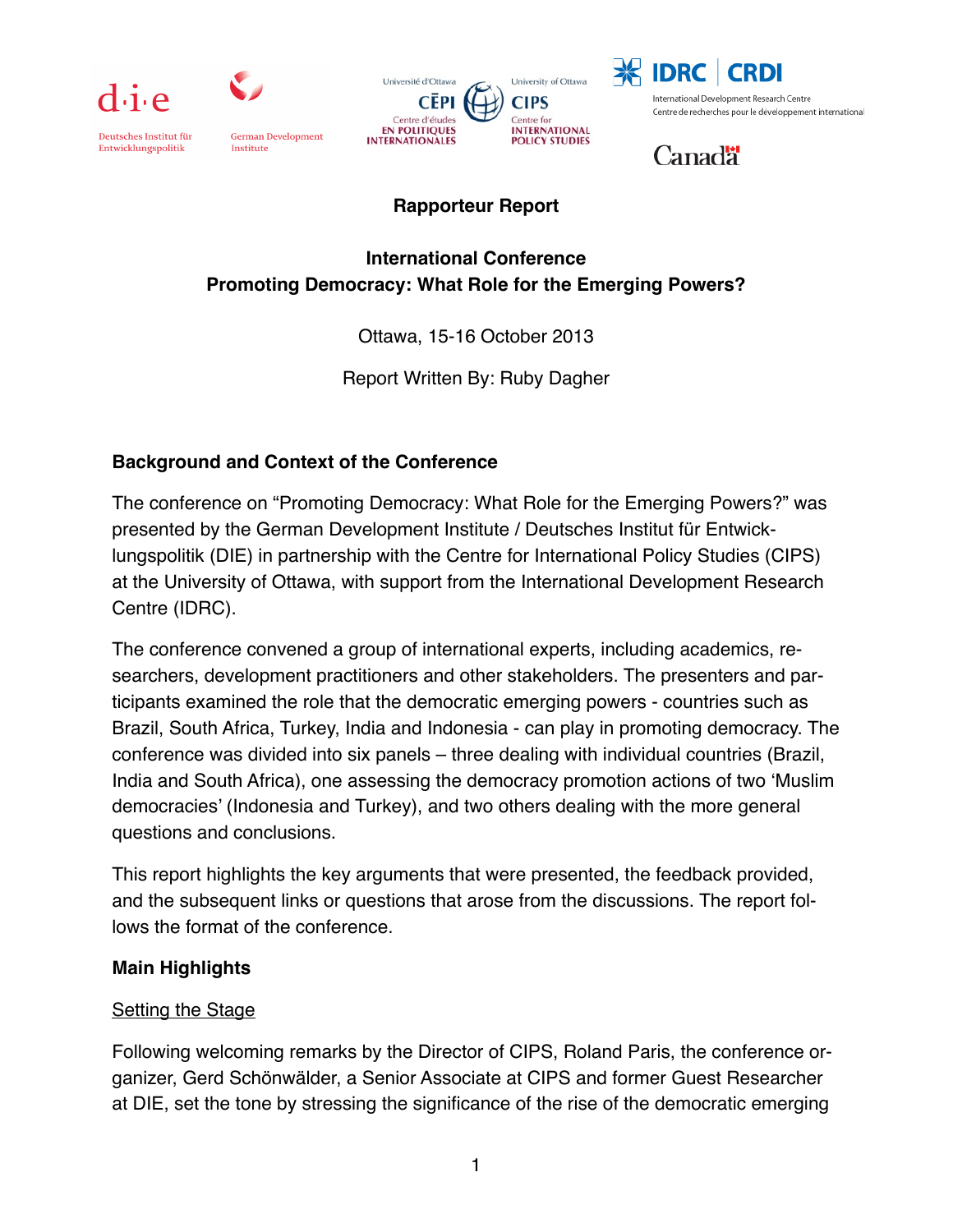powers (DEPs). He noted that their phenomenal economic ascent had brought them membership in global governance forums such as the G20 and increased clout in global trade negotiations. At the same time, these countries had been called upon to help deliver a range of "global public goods" - among them democratic governance and greater respect for human rights.

Schönwälder acknowledged that the DEPs so far had been rather cautious and hesitant in their support for democracy elsewhere, but argued that there were grounds to scratch the surface and look for cracks in the facade, so as to identify ways in which this status quo could change. Schönwälder noted that for democratic states, there were good arguments both in favour and against supporting democratization processes elsewhere, but criticized the fact that these arguments were often not examined side by side, which prevented proper analysis of the resulting tensions between them. Rather, there were sometimes presented in terms of a linear progression, from a state of "idealism" to one of "realism", almost akin to a "growing up period for states" in which they shed the enthusiasm of their youth for the wisdom of old age.

Schönwälder noted that - aside from portraying democratic principles as somehow inferior to more tangible goods such as security or economic gain - this argumentation obscured the fact that a "realist" stance had considerable costs, not just benefits. By contrast, aside from the more principled arguments in its favour, democracy could have considerable "practical utility," for example, by promoting greater political stability and economic prosperity. From the perspective of a democracy promoter, the task was therefore to tilt the balance away from the constraints and towards the promise of democratization.

Schönwälder reminded his listeners that the political systems of the democratic emerging powers - as those of more established democracies - were not perfect, and that the DEPs had made some questionable choices in not sanctioning certain human rights violations at the international level. But this did not invalidate their impressive gains. All democratic countries, including the DEPs, needed to look beyond their short-term interests, focusing on the long-term goals and the improvement of the public's ability to scrutinize state activity at home and outside their borders.

#### Panel 1: General Questions

*Emerging Donors: The Promise and Limits of Bilateral and Multilateral Democracy Promotion (Andrew Cooper and Asif Farooq, University of Waterloo)*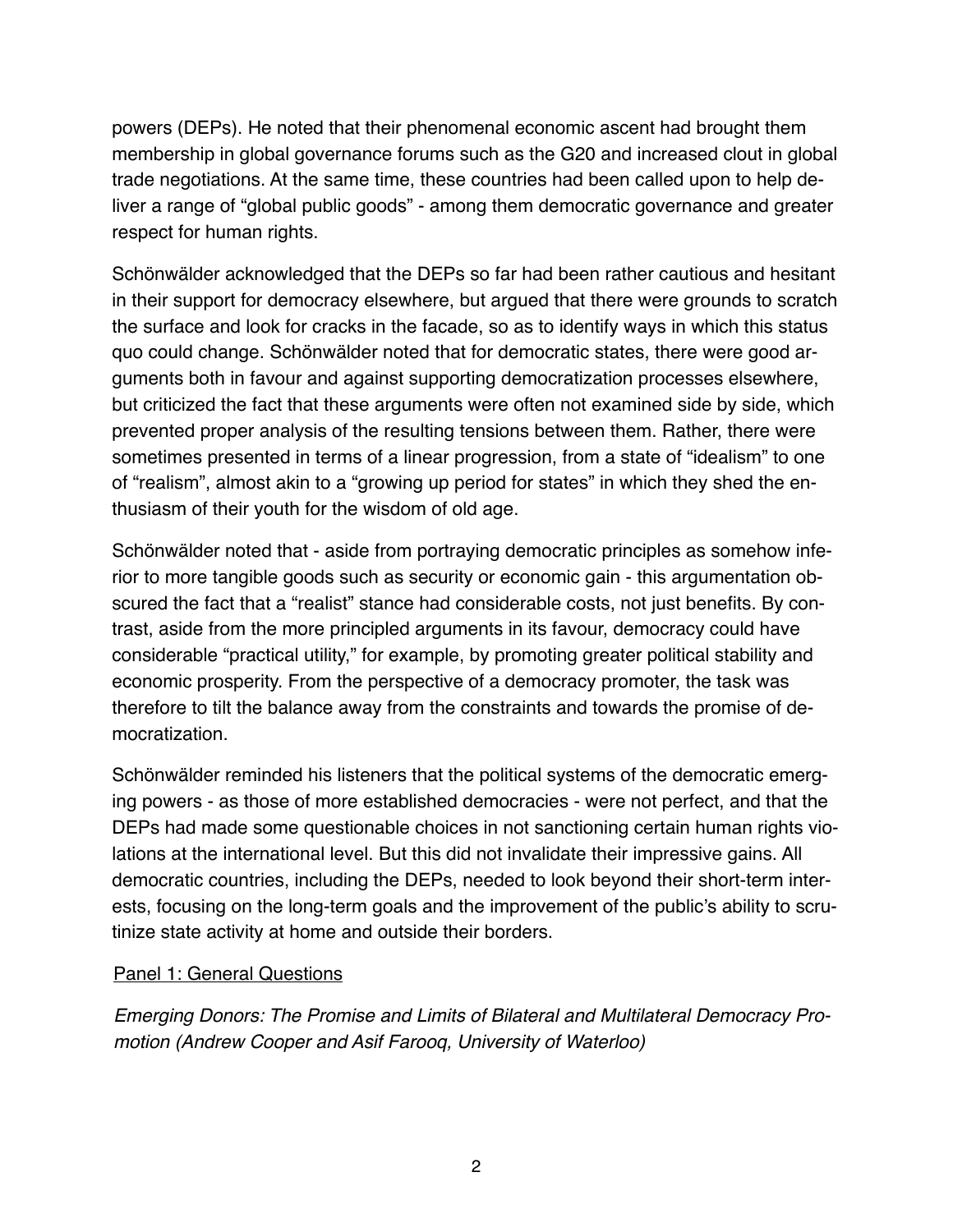Cooper and Farooq presented on their findings related to the mapping of the DEPs' democracy promotion activities. Given the challenges in gathering data, Cooper and Farooq developed a two-by-two matrix as a means to capture the type or channel and goal of the DEPs' work. According to the presenters, their findings demonstrate the following trend: DEPs tend to provide procedural democracy assistance through bilateral means (country-to-country) and substantive democracy assistance through multilateral organizations. This approach allows them to follow low-risk behaviours (by not antagonizing neighbours and other partners) and gain ground as good international citizens.

Cooper began by noting the limited quantity and quality of data and the inherent conceptual challenges related to the definition of democracy promotion. Cooper and Farooq dealt with these complexities by drawing on publicly available data, accepting the definitions established by these countries, and using two general categories to capture the DEPs' interventions: procedural democracy (mostly related to electoral assistance) and substantive democracy (covering the rest).

Their approach led to the development of a two-by-two matrix that is defined by two categories: the type of initiative (multilateral or bilateral) and the goal of the initiative (procedural or substantive democracy). The goal of this matrix is to assess the behaviour or intentions of emerging donors. Their findings indicate that the DEPs supported procedural democracy principally through bilateral means and substantive democracy through multilateral institutions.

# *Multilateral Democracy Promotion through the Lens of Power: The Western Hemisphere Experience (Thomas Legler, Universidad Iberoamericana)*

Legler presented on the state of multilateral regional cooperation in Central and South America. He argued that while the Central and South American DEPs are directly and indirectly active in promoting democracy through multilateral institutions, they tend to undermine their own actions through the practice of heightened presidential authority and activism at the regional level. Legler defined the combination of these two practices as 'presidential lynchpin' and used this concept to demonstrate that the DEPs are not necessarily promoting democracy but maintaining the existing level of democracy by limiting their actions to the protection of democracies and their presidential leaders from serious threats (protection against coups).

According to Legler, the DEPs seem to be active in the promotion of democracy through multilateral organizations and their support has helped ensure that these organizations have some democratic principles embedded in their charters and actions. However, the manner in which these organizations function clearly indicates that they are suffering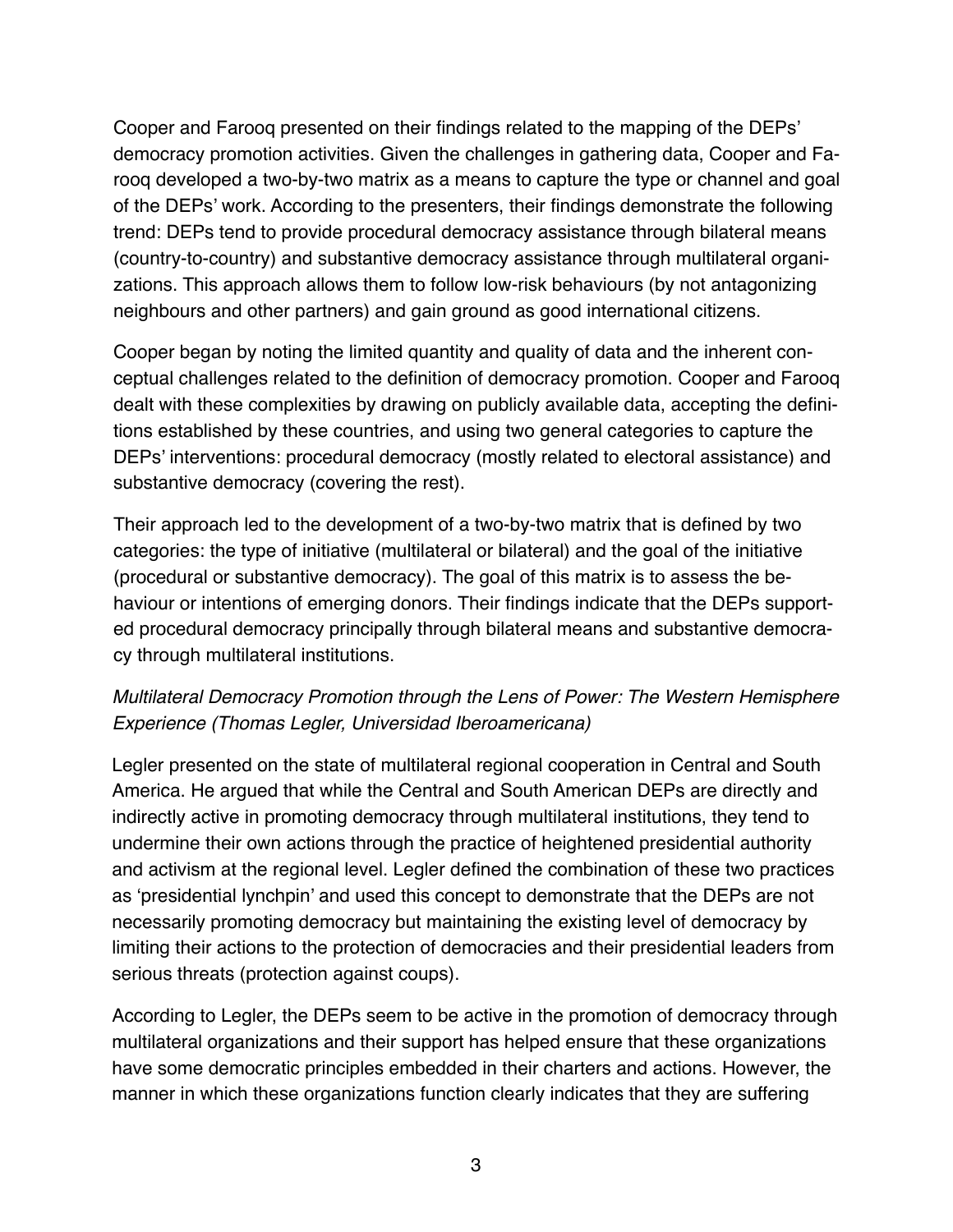from a case of 'presidential lynchpin'. This situation has come about because of the weak nature of the multilateral institutions, a new regional political arena, a rise in regional presidential spaces (post-hegemonic regional trend), and decisions to protect against an overthrow of democracy rather than to strengthen democratic institutions and processes. Thus, these organizations are fragmenting the defence of democracy and are suffering from presidential improvisation, uncertainty, lack of continuity and forward thinking, and acceptance of the backsliding into authoritarianism.

#### *Feedback and Discussion*

### Paper-specific Feedback:

Feedback related to the Cooper and Farooq paper touched on the difficulty of teasing out the bias in the data given the heavy reliance on unclear information, the bias inherent in the difficult real-life distinction between procedural and substantive dimensions (due to some overlap between the concepts), the difficulty in teasing out real intentions behind the DEPs' actions, and the overlooking of the impact of high-level diplomacy. Comments were also related to measurement issues given the need to include the amount of funding directed towards democracy promotion and the varying impact levels that multilateral institutions have (power and influence). Overall, there was a strong debate related to the usefulness of what was considered by several to be a simplistic and possibly inaccurate matrix.

Feedback related to the Legler paper highlighted the fact that the leadership of executives is not necessarily a bad thing. The European Council was put forward as an example of a unit that is led by executives, has been positively impactful, and has incorporated democratic norms in its actions. Other comments were related to the counterfactual – strong, empowered, able and willing multilateral institutions – and whether it is a realistic measure to aim for or compare others against.

Overall Thoughts Relevant to the Panel:

Some general questions or issues were raised regarding the possible inclusion of foreign policy tools for a more complete assessment, especially in areas that lack a deeprooted culture of democracy promotion. This broadening of the analysis can shed light on the role of civil society and its impact on the democratic principles that underlie foreign policy and democracy promotion. Others concluded that the data points to a tendency or inclination towards, rather than a clear objective of, democracy promotion.

### Panel 2: Brazil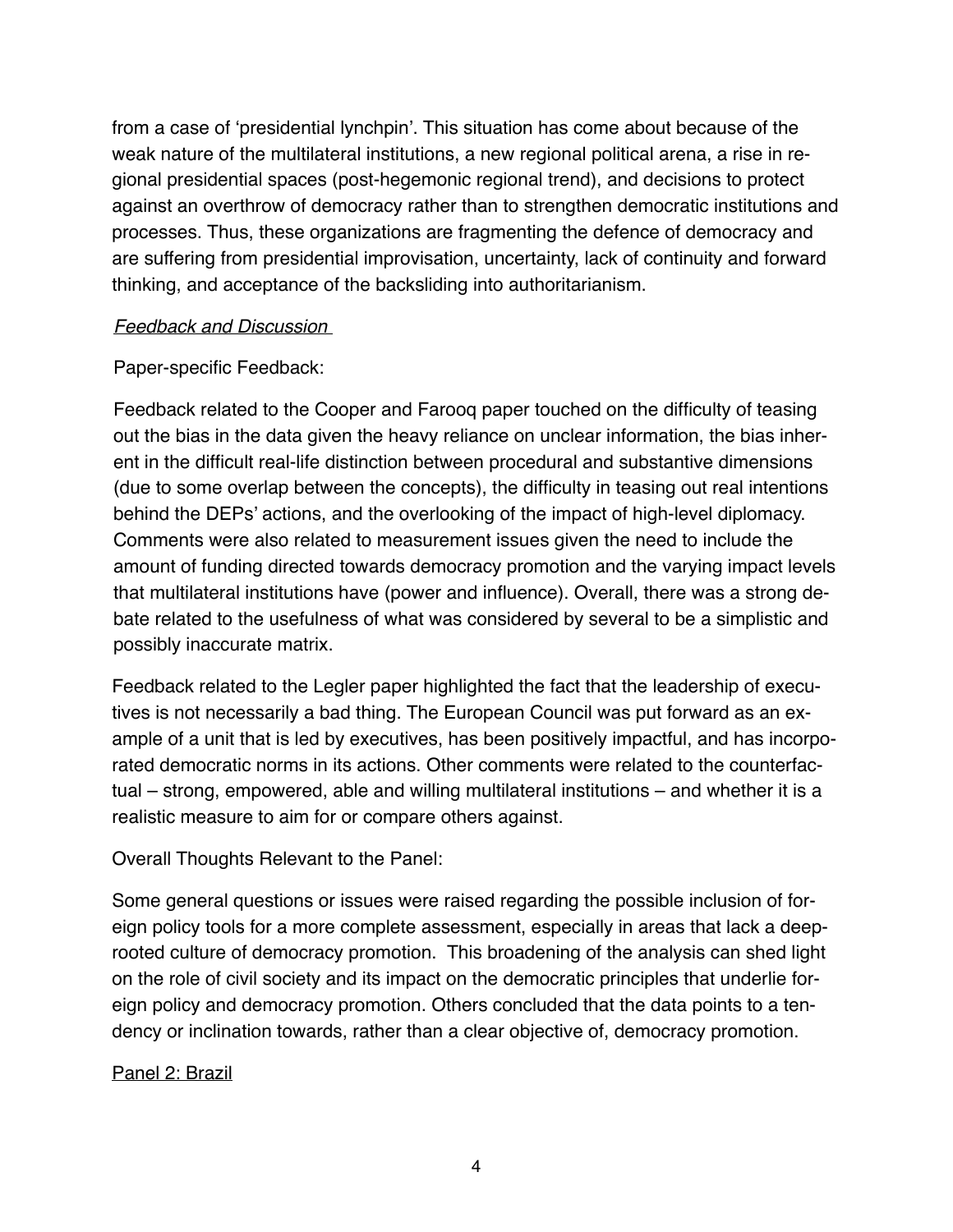### *Democracy Deficit in Emerging Countries: Undemocratic trends in Latin America and the role of Brazil (Paulo Alberto de Almeida, Universidade de São Paulo)*

De Almeida was unable to present at the conference due to an unforeseen professional commitment. Dr. Marques read de Almeida's speech. In his speech, de Almeida claimed that the DEPs, especially Brazil, are neither becoming more democratic nor pushing for democratic governance. His thesis is that the minor actions that are taken by these countries regarding democracy promotion are intended to help them gain power on the international stage. According to de Almeida, Brazil, as well as India, offer no lessons since they have not distinguished themselves as defenders of democratic principles at home or abroad.

De Almeida claimed that Brazil and Lula's government are internally and externally undemocratic. Brazil, according to de Almeida, has two foreign policy agendas (one driven by the Workers' Party and the other by the Foreign Affairs Department). De Almeida claimed that the rise of the new left does not represent the rise of democracies or democratic practices – it represents Stalinism and the commitment to maintaining power.

## *Brazil and Democracy Promotion in Africa: An Agenda in the Making? ( Danilo Marcondes de Souza Neto, University of Cambridge)*

Marcondes de Souza Neto's presentation focused on the broader question of the political implications of Brazil's involvement in Africa. According to Marcondes de Souza Neto, Brazil's approach to democracy promotion in Africa is one of pragmatism: earning praise from the international community while safeguarding and improving its economic interests (trade and investment). This balancing technique has led to a certain level of confusion regarding Brazil's work in promoting democracy. However, given the various Brazilian non-governmental and private sector players in Africa and their democracy promotion efforts, an accurate stock-taking of Brazil's democracy promotion activities requires the inclusion of these multiple actors.

Marcondes de Souza Neto highlighted Brazil's increased interaction with and pragmatic approach towards Africa. Brazil's democracy promotion statements and actions are for the benefit of the international community and are often checked by Brazil's economic and trade interests. This dual approach has led to a certain level of ambiguity related to Brazil's work on promoting democracy. Brazil seems to be following a non-interventionist (demand-driven), cautious, discrete, dialogue-based, and back-stage approach towards African countries. Brazil has maintained its indirect interventions by using Brazilian companies to pressure African governments to do more on democracy. Brazilian civil society organizations have also been involved in Africa. As such, the assessment of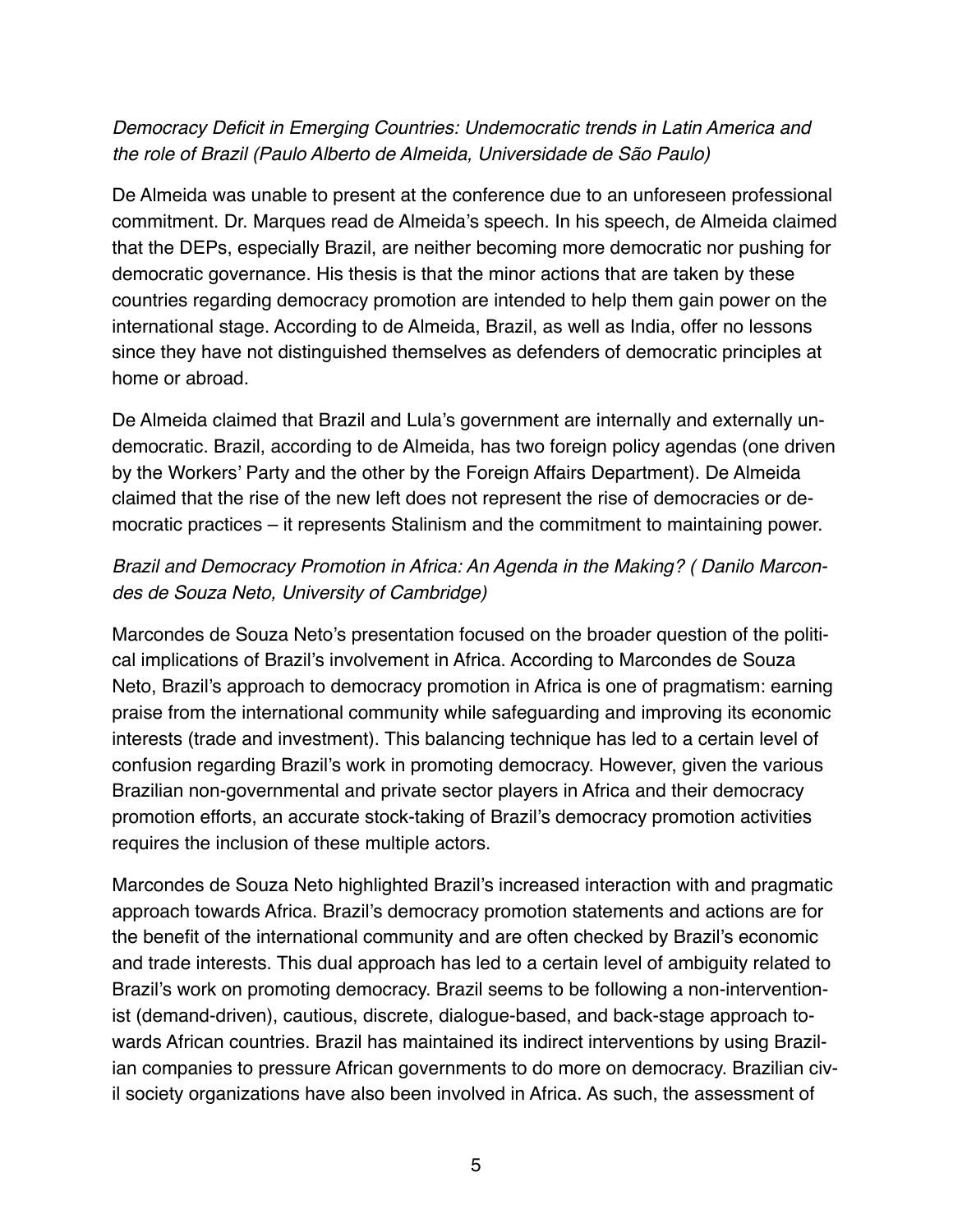Brazil's democracy promotion needs to account for the contribution of all Brazilian actors.

#### *Promoting Democracy: The Role for Brazil (Joseph Marques, King's College London)*

According to Marques, Brazil lacks an explicit policy for the promotion of democratic governance, is reluctant to be seen as a regional hegemon, sees all developing countries as equal partners, and is responsive to the expressed needs of its partners (demand-driven). Brazil's assistance is primarily focused on its immediate neighbours. Brazil has a genuine desire to help developing countries, but its non-interventionist approach and own democratic deficiencies weaken it as a possible case study of the link between home-grown democracy and democracy promotion abroad. According to Marques, the next few years are critical in the formation of Brazil's next phase of development assistance.

Brazil has an appreciation of the benefits of democracy, but internal democratic deficiencies abound. The struggle between the two has been reflected in Brazil's foreign policy. Brazil's assistance is driven by the idea of 'diplomacy of solidarity', non-intervention, self-determination, peaceful resolution of disputes, respect for international law, multilateralism, technical South-South cooperation, and the reduction of power asymmetries through multilateral institutions.

#### *Feedback and Discussion*

Paper-specific Feedback:

Comments related to de Almeida's paper were very critical of how Brazil was represented. According to these comments, Brazil is much more democratic than de Almeida claimed, the paper does not represent the real story of Brazil, and the practice of separating Brazil's foreign policy from the election of the Workers' Party is undemocratic and unhelpful. Commentators also cautioned against ignoring possible lessons learned from democracy promotion actions of non-liberal leftist parties.

Comments specifically related to Marcondes de Souza Neto's presentation included references to the lack of evidence in support of the claim that Brazil's cooperation is beneficial. There was also a desire to address the measurement of the impact of nongovernmental organizations (NGOs) and the private sector on democracy promotion, especially when they are not fully aligned with Brazil's foreign policy.

Comments on Marques's paper touched on the need to address Brazil's low monetary contributions to democracy promotion and the resulting impact on its influence and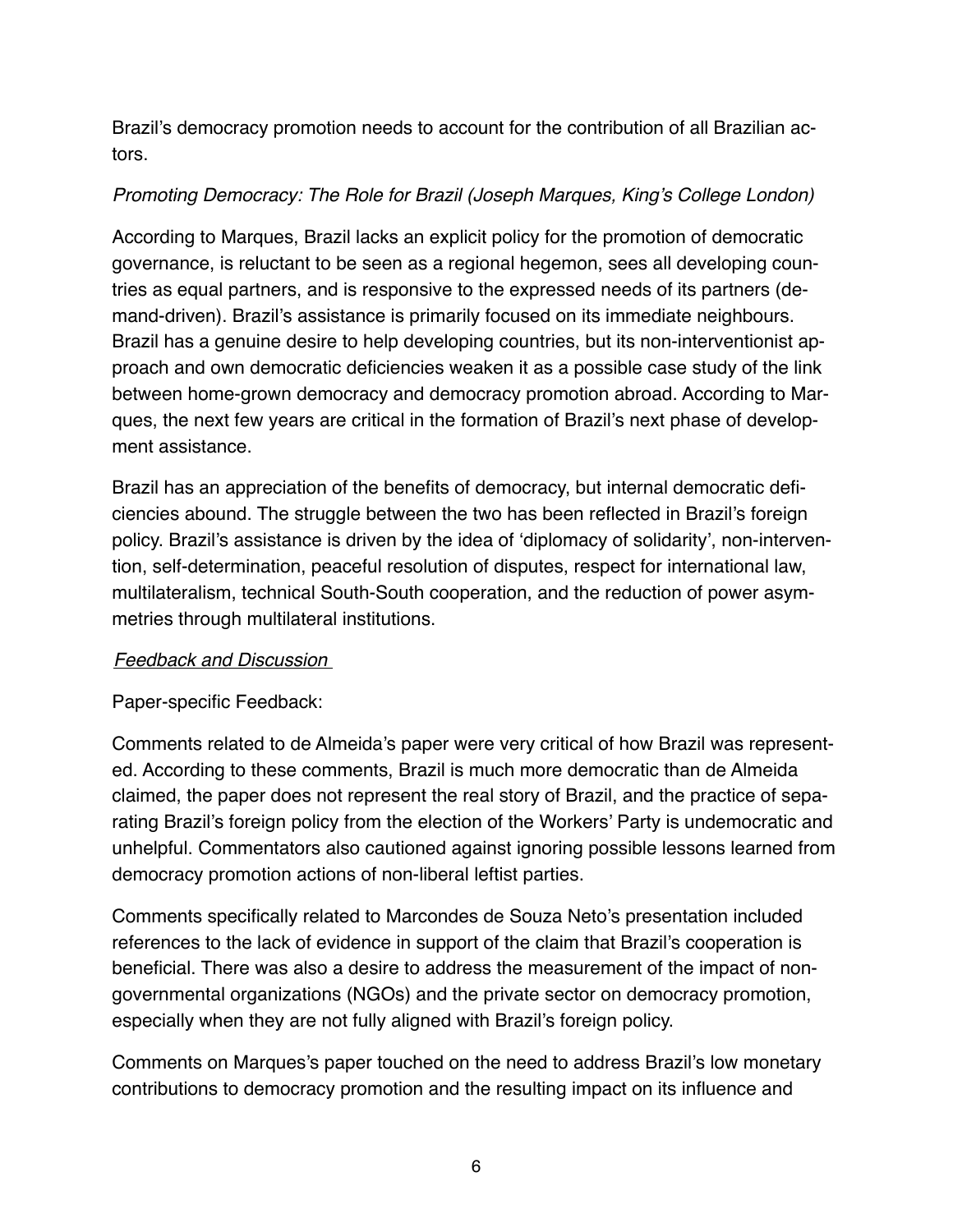achievements. There was also some scepticism related to the claim of Brazilian compassion towards and solidarity with the developing world.

Overall Thoughts Relevant to the Panel:

Comments from the floor referenced the interest in assessing the relationship between the level of democracy in the country's foreign policy and its track record in promoting democracy. The Brazilian case also highlighted the need to look at all levels of government actors, civil society and businesses in order to develop a more wholesome picture of democracy promotion. In Brazil's case, some noted the lack of cooperation between the various Brazilian actors, something that is perhaps undermining Brazil's good will. Some in the audience wondered about the level of power that Brazil actually has. Comments were also related to the need to question whether we should hold emerging powers to a higher standard than that of existing powers, especially as it relates to economic and geopolitical interests.

#### Panel 3: India

## *India and Democracy Promotion: Caution and Opportunity (Yeshi Choedon, Jawaharlal Nehru University)*

According to Choedon, India has been hesitant to join the democracy promotion bandwagon. Its 'cautious prudence' has led it to reluctantly join the West in promoting democracy and allowed it to avoid imposing good governance as a precondition of aid, interfere only when asked by the local government, use a top-down approach to development assistance, and prefer the term democratic assistance or support rather than promotion. According to Choedon, Most of India's influence has come from its soft power and its substantial contributions to spreading democracy through the work of its Elections Commission.

During the Cold War, India followed a foreign policy based on non-alignment and noninterference. This allowed India to shy away from supporting civil society, especially the groups that push for changes in governance or power. However, India cautiously joined the West in promoting democracy as a result of international pressures, its economic interests, and its need for recognition. India's reluctance or 'cautious prudence' stems from its realistic approach to managing its domestic political struggles, increasing its influence, and safeguarding its national interests (especially as they relate to China and Pakistan). According to Choedon, India's experience demonstrates that democracy promotion can be based on a country's own experience and that its soft power attracts many developing countries to it.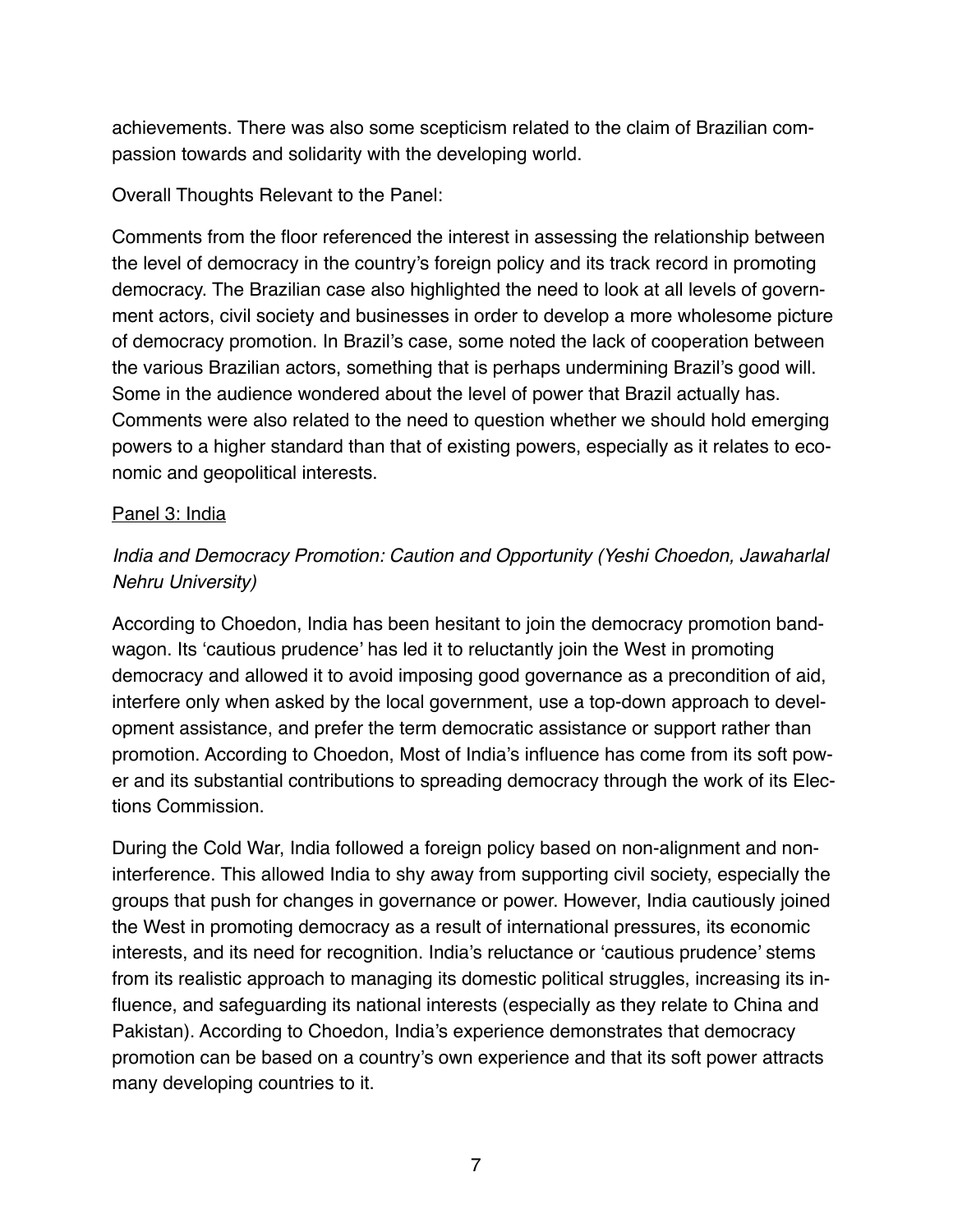## *India's Aid Policy and the Democratic Transition of Afghanistan (Shanthie Mariet D'Souza, Institute of South Asian Studies)*

According to D'Souza, India's assistance to Afghanistan is shaped less by a desire for democracy promotion and more by security concerns (controlling terrorism and Pakistan's role in it), political interests (having soft power with broad-based engagement), and economic goals (connecting South Asia with Central Asia). As such, India provides most of its support to the Afghan government, works with it instead of shaming it, and works on sectors that align with its geo-strategic interests.

India's role as a development partner is shaped by its overall position on South-South cooperation, aid giving rather than development cooperation, and its economic interests in the current neo-liberalism system (market access and trade). These three factors, along with security and political concerns (controlling terrorism and not antagonizing Pakistan), make up the core of India's assistance to Afghanistan. India's assistance is mostly bilateral and delivered largely through the government (building the parliament, training parliamentary officers, supporting elections commissions, and helping to decentralize governance). India has also shied away from openly shaming Afghanistan as it relates to corruption and other undemocratic practices. Instead, it has taken a knowledge approach where it provides the technical assistance to help teach government officials and parliamentary staffers about corruption and other democratic practices.

## *Between Geo-strategic Interests and Democratic Ideas: India's Shifting Foreign Policy towards Myanmar/Burma (Kristina Roepstorff, Institute for Asian and African Studies, Humboldt University)*

Roepstorff was unable to attend the conference due to health reasons and her statement was read by Jörg Faust. In her statement, Roepstorff talked about a shift in India's foreign policy principles in the case of Myanmar. India's support to democracy promotion went through four phases: idealist (1950-60s), realist (1970-80s), pragmatic (1990s), and a combination of both (2011). India's hesitation and its incoherent and inconsistent approaches to democracy promotion lie in having to deal with pressure from the United States, the resulting contradiction with its policy of non-interference, setting priorities that benefit national and geopolitical interests, and working with limited personal and resource capacity. Currently, geo-strategic interests dictate India's relationship with Myanmar.

Between 1998 and the beginning of the 1990s, India supported pro-democratic activities and democracy promotion in Myanmar. It also disengaged with the leadership because of its anti-democratic behaviour. However, this changed in the early 1990s when India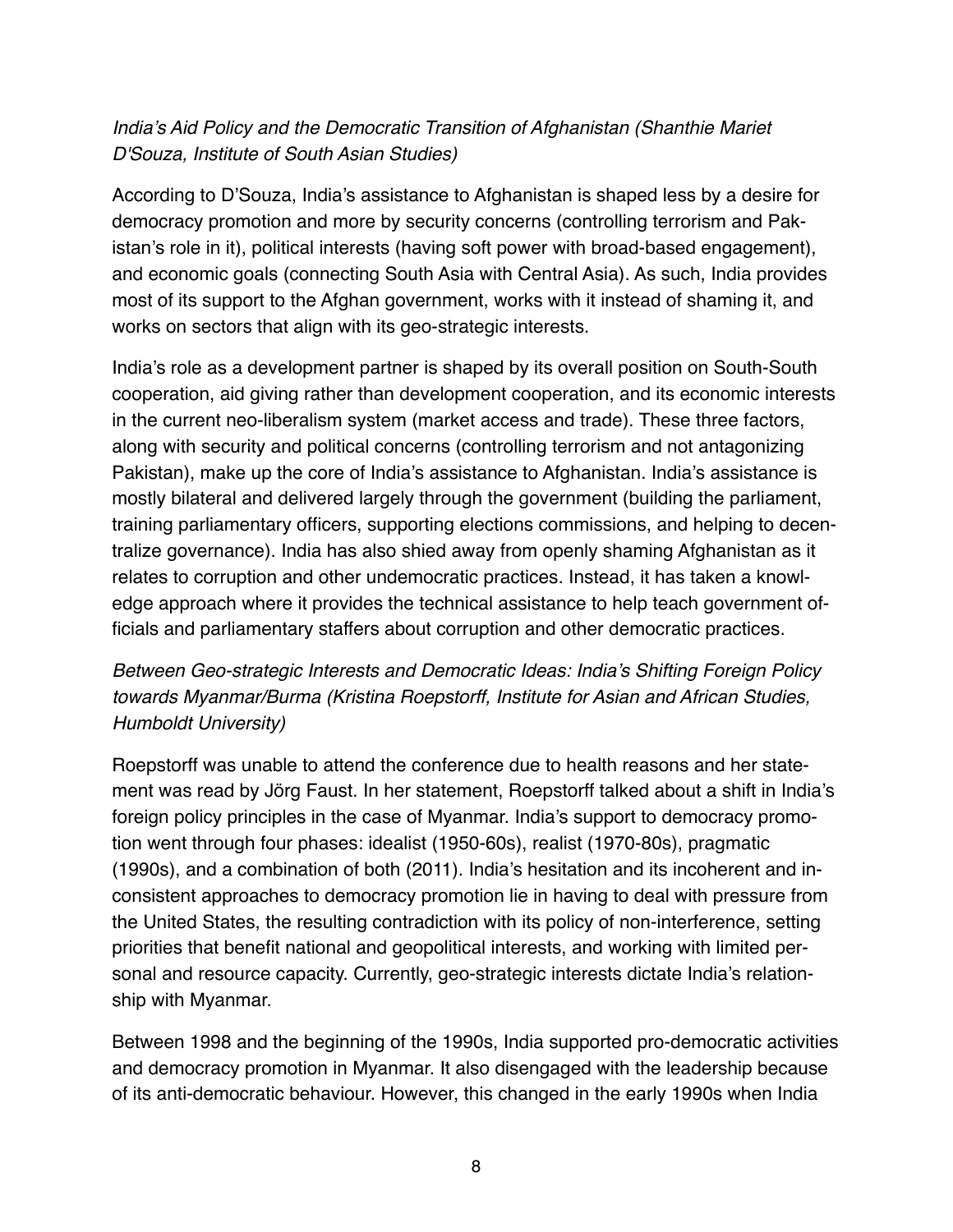shifted its policy because of national economic and political interest (competition from China, need for energy, and security concerns within its own nation). This shift led many, including Western states and large segments of India's civil society, to criticize India for its silence on the regime's antidemocratic behaviour. More recently, India has somewhat heeded to international pressure and refocused its approach to include a mix of idealism and realism with a primary focus on geo-strategic interests (economic and security) and a secondary focus on democracy promotion.

#### *Feedback and Discussion*

Overall Thoughts Relevant to the Panel:

The three presentations raise some common challenges and conclusions. First, measuring India's contribution to democracy promotion is a challenge due to the fact that data is often not released for fear of antagonizing neighbours. Also, its approaches are incoherent, not very obvious, and possibly being undermined by India's support of authoritarian structures. These two factors led to a strong debate regarding the accuracy of the statements made by Choedon and D'Souza. Second, it is important to assess whether democracy promotion occurs as a result of exporting democracy outside one's borders, leading by example, or a combination of both. Each avenue seems to have its own measurement challenges. Third, while India seems to be behaving like any established power by placing its geopolitical and economic interests ahead of democracy promotion, it is under pressure to demonstrate its commitment to democracy promotion as a precondition to earning international influence. Fourth, perhaps a better understanding of India's contribution will come about once we lower our expectations of DEPs and move away from using perfect rigid models. These last two points mirror the points of discussion following the Brazil presentations.

### Panel 4: South Africa

# *South Africa's Democracy Promotion in Africa (Gilbert Khadiagala, University of the Witwatersrand)*

Khadiagala's presentation highlighted the impact of the country's neighbourhood, leaders' personalities, and internal challenges to the promotion of democracy. According to Khadiagala, South Africa's democracy promotion has been heavily impacted by its rough neighbourhood, its work through weak multilateral institutions, the level of personal commitment by its leaders, and internal political interests. Thus, South Africa's internal and geo-strategic factors have superseded its work on democracy promotion. Ul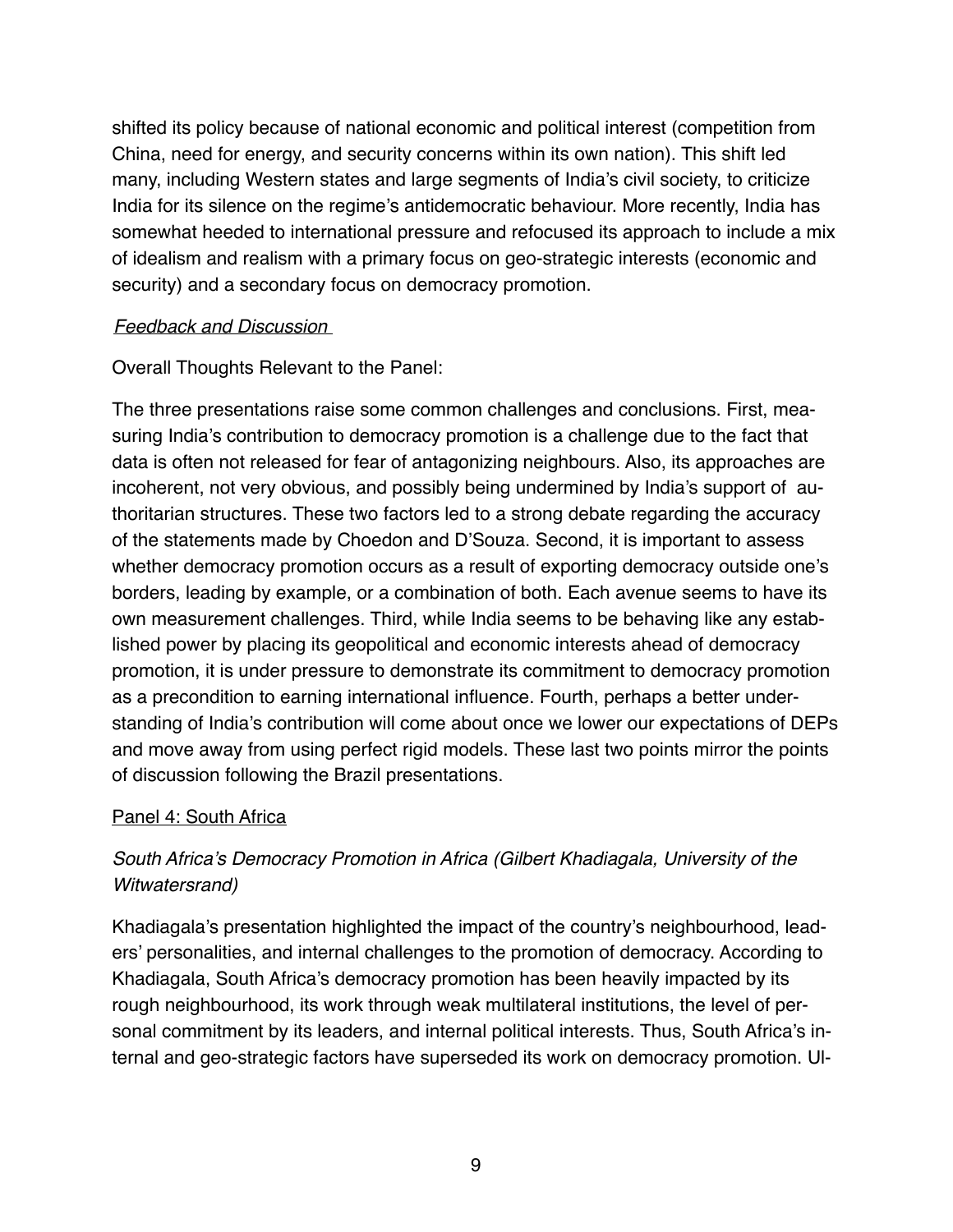timately, Khadiagala argued that the expectations on DEPs need to be checked so as to better reflect the challenges inherent in the act of democracy promotion.

With South Africa's political and economic experience, great expectations have been placed on its leaders and its democracy promotion work. However, since 1994, South Africa has experienced more obstacles than opportunities in its democracy promotion agenda. The country went through three phases of democracy promotion. Mandela tried to promote democracy but was faced with a rough neighbourhood where there was resistance from leaders, rogue states and pragmatic economic interests. Mbeki was more forceful by infusing democratic norms and values into African institutions, but he also faced challenges. Currently Zuma's policy is one of muddling through or perhaps even a retraction given that democracy promotion is currently absent in South Africa's foreign policy and the African National Congress (ANC) is weaker and suffering from descent.

# *The Evolution of South Africa's Doctrine on Democracy Promotion in Africa: From Idealism and Norm Promotion to Pragmatism (Fritz Nganje, Institute for Global Dialogue Pretoria)*

According to Nganje, South Africa's work on democracy promotion is both a by-product of its sense of obligation towards the powers that helped it through its most difficult times and the personal beliefs of its leaders. Its achievements have been constrained by the contentious issues surrounding the concept, neighbours who are unenthusiastic about democracy, external economic and political competitors (e.g. China), and an internal struggle between its identity based on both a liberal and a third world tradition.

Nganje's presentation highlighted the contentious nature of the agenda of democracy promotion. According to Nganje, South Africa embraced democracy as a means to continue its enterprise of freedom, establish stability, and appease the powers that helped it move away from apartheid. Mandela, who was perceived as a Western agent, was not very successful in promoting democracy. He faced competition from neighbouring leaders and overriding economic challenges. Mbeki advanced democracy promotion as a cultural concept, shifted towards a multilateral approach, and linked it to the need to reform the global system and its existing power relations (counter-hegemony). Zuma decreased the emphasis on democracy promotion, especially when it ran counter to South Africa's economic interests and caused a dangerous divide within the ANC. As such, South Africa's success in promoting democracy has varied according to the external and internal political, economic and personal constraints facing its leaders.

### *South Africa and Zimbabwe: Democracy Promotion or Regime Consolidation? (David Moore, University of Johannesburg)*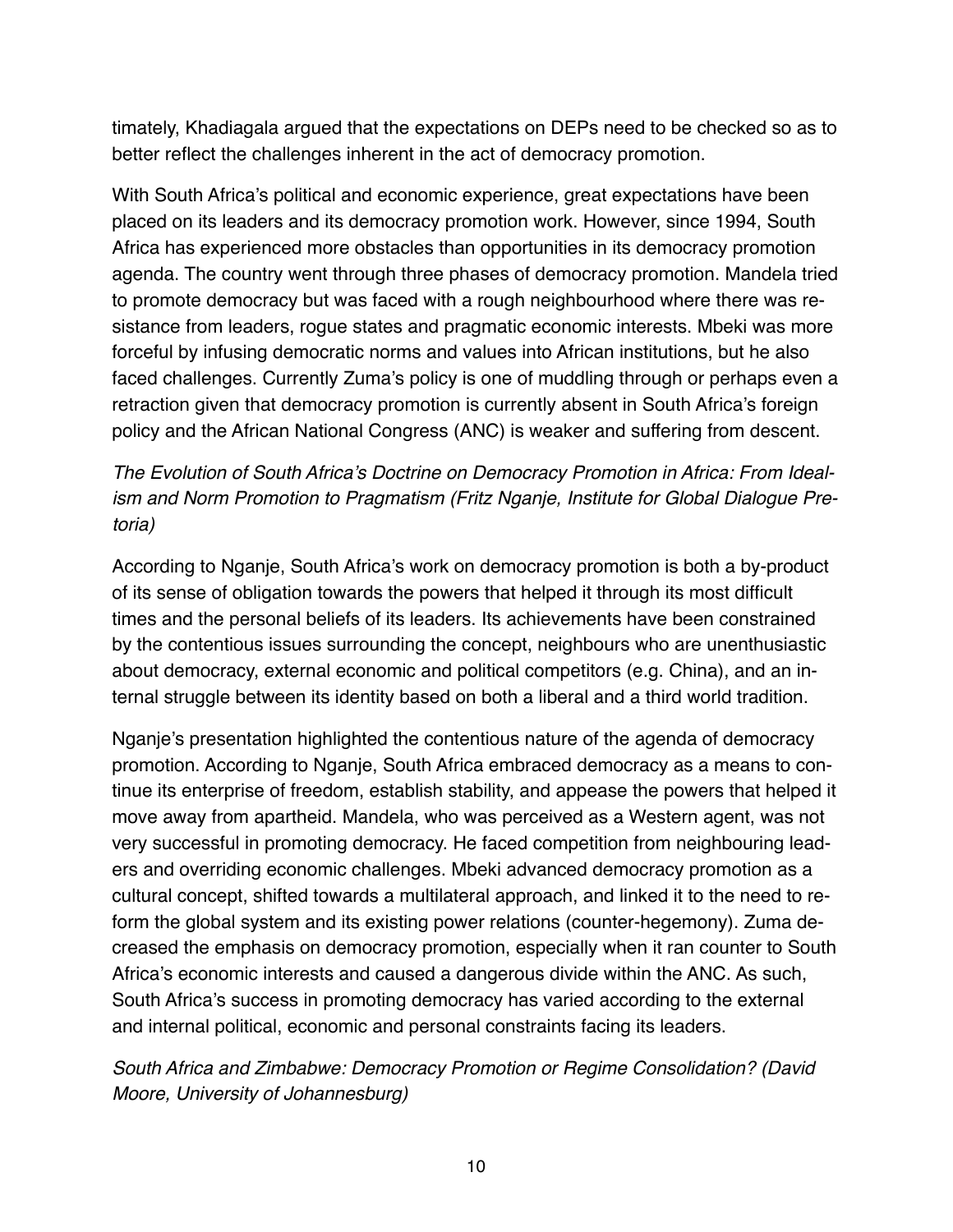Moore presented on the second half of his paper dealing with the relationship between South Africa and Zimbabwe. South Africa has followed an inconsistent approach to democracy promotion in Zimbabwe, one ranging from direct anti-democratic interference in its internal political affairs to championing democratic resolutions to its land reform and political crises. Ultimately, South Africa's relationship with Zimbabwe and the outcome of its interventions, or the lack thereof, have their roots in the historical relationship between the two, the competition amongst its leaders, and South Africa's economic interests in Zimbabwe.

According to Moore, Mbeki, unlike Mandela who did not intervene in Zimbabwe's affairs, had an inconsistent democracy promotion approach to Zimbabwe. He intervened to help democratically resolve the crisis over the issue of Zimbabwe's land reform and influenced the internal functioning of the Zimbabwean political system so as to limit the subsequent rise of political competition within South Africa. Zuma, like Mbeki, worked hard on remaking and reforming Zimbabwean political parties while flip-flopping on his support to and condemnation of Mugabe and his undemocratic processes. Moore's findings seem to indicate that South Africa will only promote democracy as long as it does not become too hard or complicated for its leaders. South Africa's behaviour with Zimbabwe is a perfect example of the country pulling back on its democracy promotion agenda when its economic interests are threatened.

#### *Feedback and Discussion*

Overall Thoughts Relevant to the Panel:

Feedback included discussions about the true nature of South Africa's commitment to democracy promotion given Swaziland's utter dependence on South Africa. Questions were also related to the effectiveness of South Africa's democracy campaign, especially given the inconsistency of its actions and its weak foreign policy focused primarily on economics. Others noted the implications of the increased merger between one dominant party and the state and the backsliding into authoritarianism. But, as in the case of Brazil and India, questions were raised regarding whether South Africa was different from Western donors whose actions are dictated by geopolitical and economic interests. Moreover, some brought forth the issue of culture as it relates to seniority, its impact on limiting younger leaders' success, and the development of forms of governance that are better suited for the region. The discussions led to calls for further research on these alternative systems of governance, the drivers behind the selective interventionist processes, and the means to evaluate South Africa's achievements given the role of powerful non-democratic neighbours.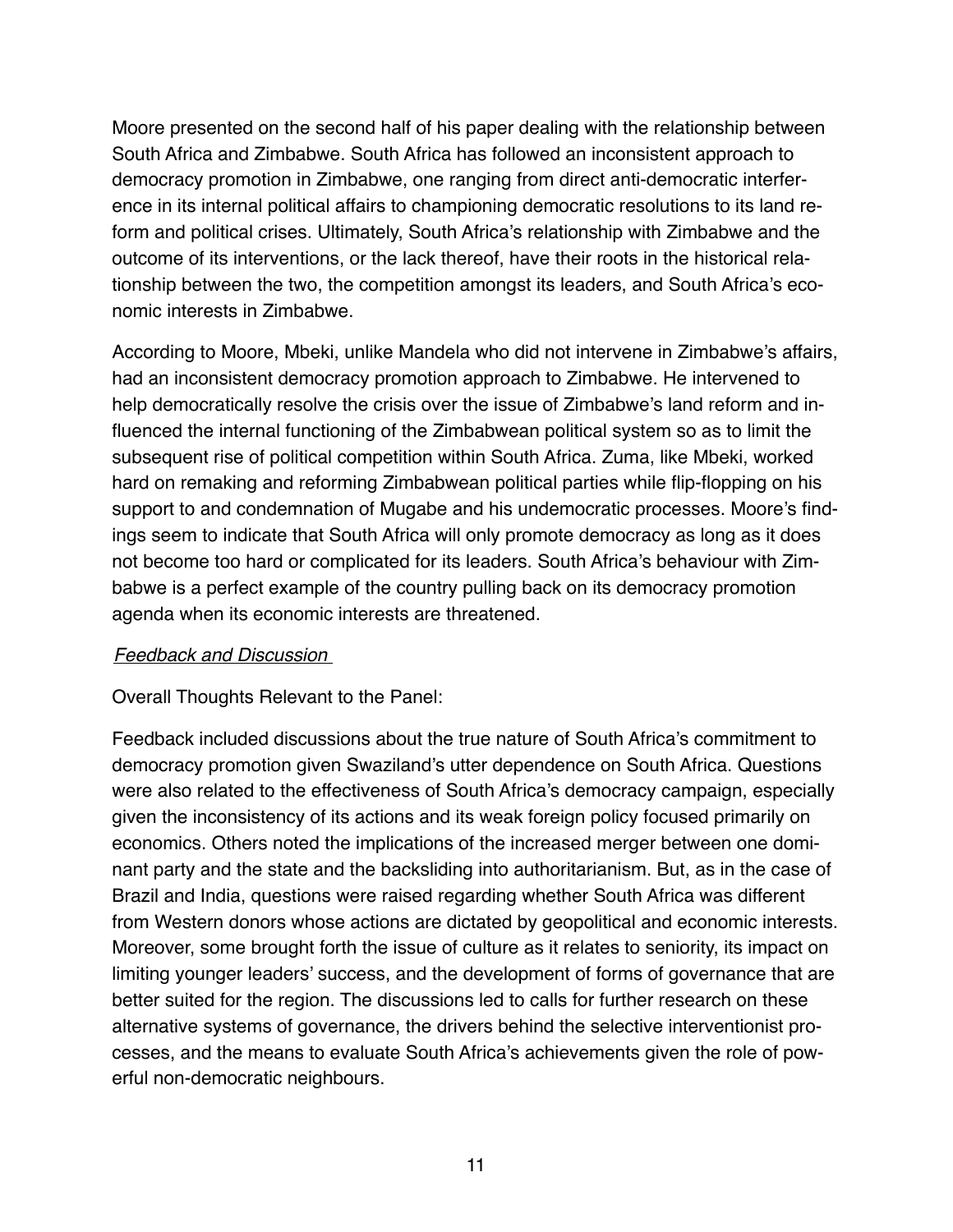#### Panel 5: Muslim Democracies

# *Indonesia and the Promotion of Democracy, its Power and its Influence (Muhadi Sugiono, Universitas Gadjah Mada)*

According to Sugiono, Indonesia has earned a unique leadership position among the DEPs. Its position as the third largest democracy with the largest Muslim population in the world has helped it earn leverage and become a rising power in the region. Indonesia has shifted from an indirect actor to an active promoter of democracy through multilateral institutions and diplomatic channels. It has adjusted its non-interventionist approach but remains cognisant of sensitivities when dealing with its non-democratic neighbours. Also, despite its Muslim makeup, Indonesia is not very influential in the Muslim world due to its limited resources, measured interventions, and a perceived incomplete Islamic character.

Indonesia went through two phases that helped inject democracy promotion into its foreign policy. The first phase was that of passively promoting democracy, and the second saw a more active Indonesia with democracy promotion becoming a pillar in Indonesian politics and foreign policy. This renewed active stance towards the promotion of democracy has led it to adjust its position on the principle of non-interference in order to allow it more flexibility, especially when having to deal with problems emanating inside its own neighbourhood. Indonesia's rise as a democratic power makes the question of compatibility between Islam and democracy less relevant. It is a strong supporter of the Non-Aligned Movement and a founding member of the Association of Southeast Asian Nations (ASEAN). Its influence, both passive and active (through diplomatic and projectlevel interventions), comes from its status as a rising power and its aspiration of leadership amongst its peers.

# *Turkey and the Promotion of Stability and Democracy in Fragile States: Afghanistan as a Turning point towards a new Unilateralism (Jöran Altenberg and Lea Zori*ć*, Deutsche Gesellschaft für Internationale Zusammenarbeit (GIZ))*

Altenberg and Zorić presented on Turkey's approach to promoting democracy in Afghanistan. According to the presenters, Turkey has been active bilaterally and through multilateral institutions. It has implemented an indirect and realist approach to democracy promotion in Afghanistan. Its approach is based on its policy of non-interference, a desire to protect its economic and geo-strategic interests, the need to deflect attention from its own democratic flaws, and the desire to remain a player on the international scene. Also, there seems to be a lack of political will to actively promote democracy.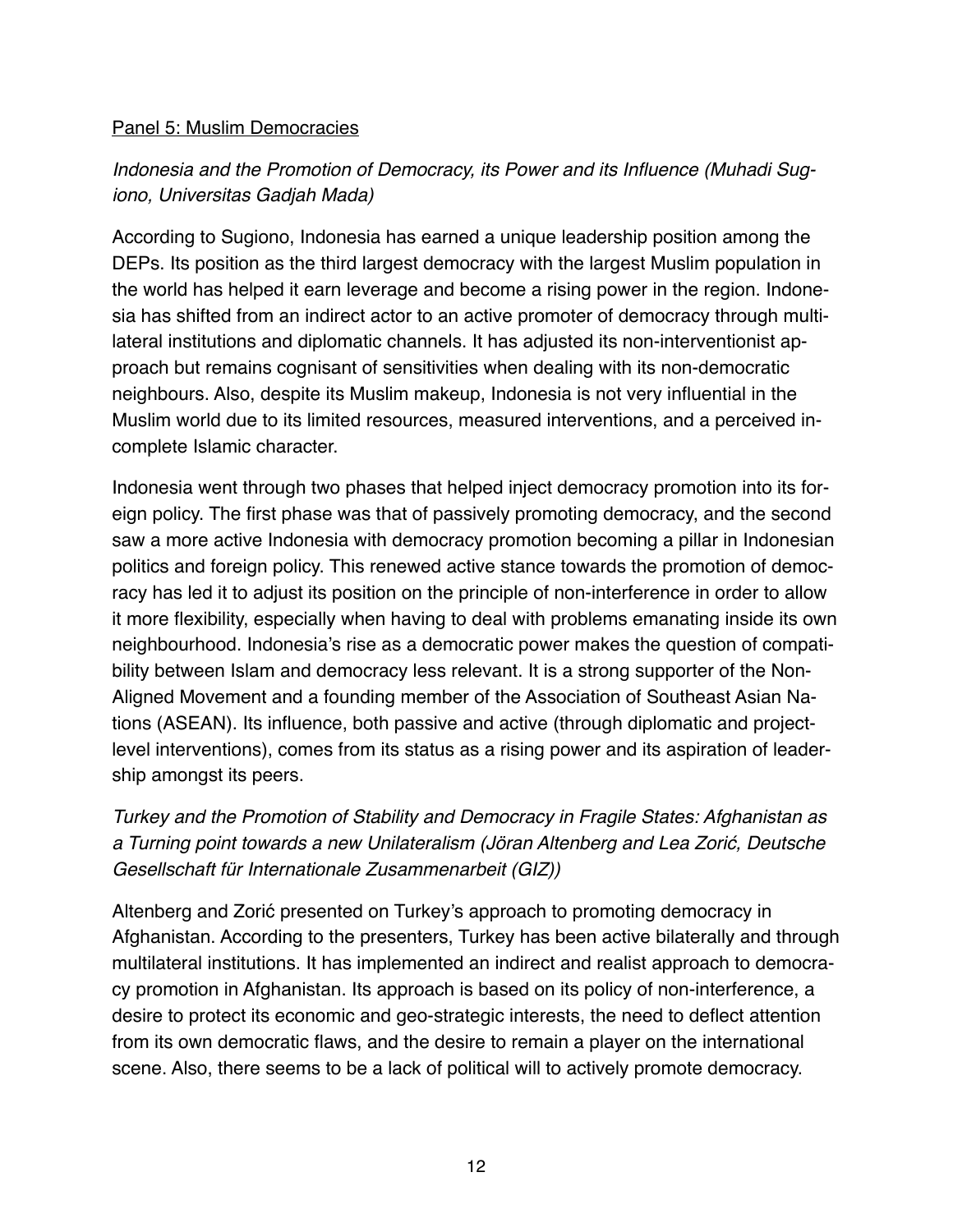Turkey maintains a desire to not be seen as patronizing, leads by example, and works to maintain its regional power. As such, it assists in promoting democracy only when asked by the receiving country and has a strong history of non-interference with its neighbours. It is however active through multilateral organizations that are involved in democracy promotion and does not abstain from debates regarding democratization (e.g. the democratization of Afghanistan debate).

In Afghanistan, Turkey's assistance is only slightly aligned with that of the international community. Its development agency avoids working on governance issues and provides technical assistance when requested. This active avoidance allows Turkey to evade being instrumentalized by the European Union as a means to promote the strategic interests of other countries. At the multilateral level (through the North Atlantic Treaty Organization (NATO) and the United Nations (UN)), Turkey avoids real engagement on issues of governance and stability. Due to its Muslim identity, Turkey is able to work on sensitive issues with various actors, including religious leaders.

### *The Role of Emerging Powers in Africa and the Muslim World: The Case of Turkey, Indonesia and South Africa (Muna Abdalla, International IDEA Office to the African Union)*

Abdalla's presentation focused on the Islamic states of Turkey and Indonesia. According to Abdalla, Islam as a political model (as opposed to an ideology) is the basis for the legitimacy of the governments in Indonesia and Turkey. Islam is viewed as a shield from Western ideas and influences. This Islamic base has allowed Turkey and Indonesia to influence democracy promotion directly by offering a new non-Western agenda in the UN. According to Abdalla, both Turkey and Indonesia share a level of pragmatism as well as a regional and ideological balance to their approaches. Internal challenges to their own level of democracy feature prominently in their current democracy promotion agendas.

Following 9/11, Turkey and Indonesia took advantage of the West's loosening of its democracy demands on the less-than or un-democratic regimes that helped in its antiterrorism agenda. This allowed them to avoid international criticism regarding the state of their own democracies and become examples of success for other Muslim countries. It also allowed them to directly influence democracy promotion by offering a new non-Western agenda in the UN and by supporting democratic reforms in multilateral institutions. Overall, their approaches to democracy promotion are based on a level of pragmatism, a regional and ideological balance, and the influences of real internal challenges related to their own democratic performance.

#### *Feedback and Discussion*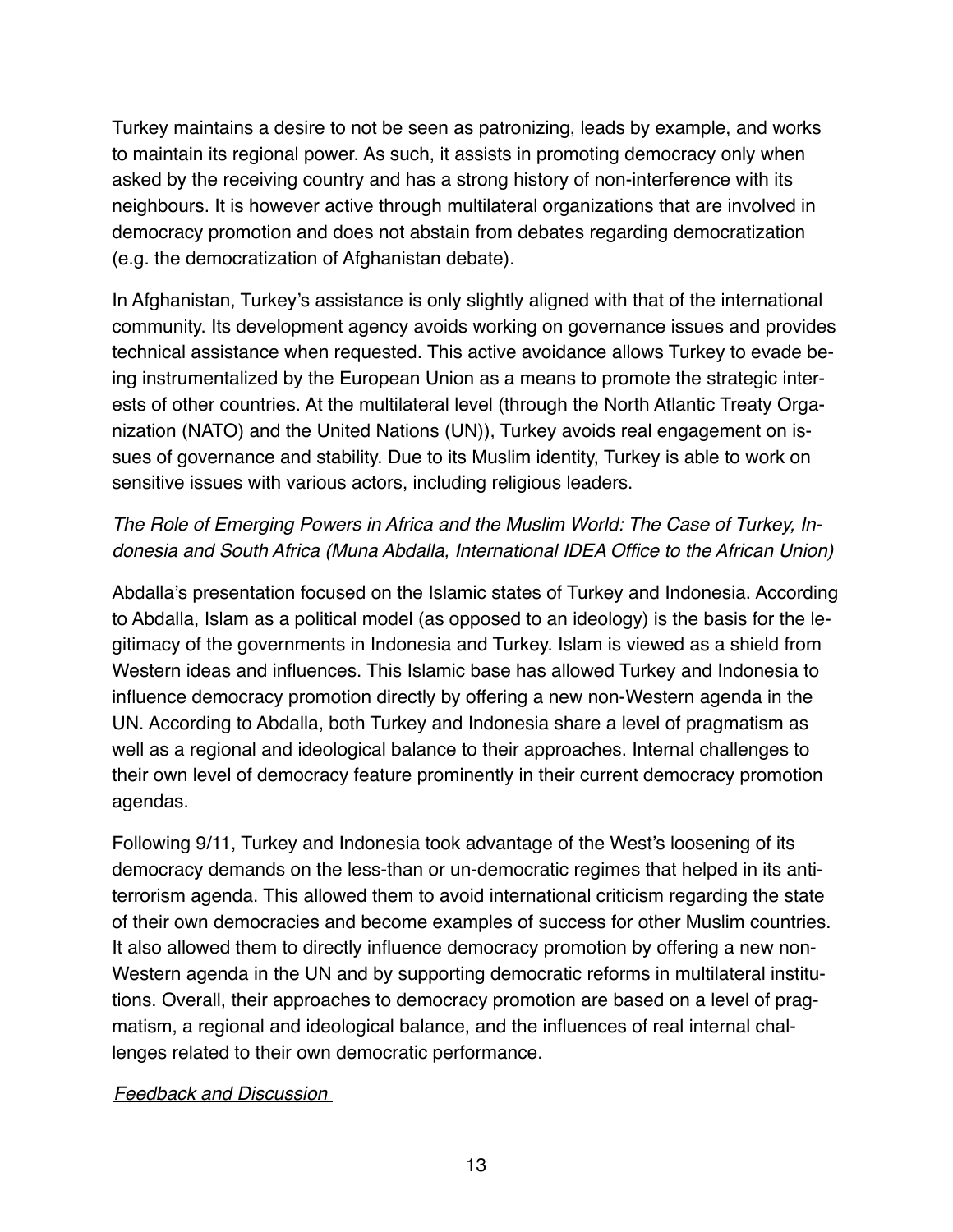### Paper-specific Feedback:

Comments specifically related to Sugiono's paper highlighted the need to reassess the conclusions related to Indonesia's influence through the UN Democracy Fund given its lack of funding to it, recognize the limitations of working at the regional level, and use either power or influence in the paper's title.

There was a suggestion to reorganize the Altenberg and Zorić paper and begin with an overview of Turkey's general democracy promotion activities followed by a focus on its role in Afghanistan.

Abdalla's presentation raised questions and led to a discussion regarding the claim that Islam is the source of legitimacy in the countries covered, especially in Indonesia.

Overall Thoughts Relevant to the Panel:

The distinction between Sunnis and Shiites was raised as an issue when assessing democracy within an Islamic culture. An idea was also put forward to look at using the Cooper-Farooq matrix as a model to understand why Turkey and Indonesia seem to be mostly active on the multilateral level. Finally, given the outspokenness of Indonesia in a region that is not less difficult than others, suggestions were made for further research targeting the nuances behind the approaches of the various DEPs.

### Panel 6: Conclusions

The format of this final panel was different from the preceding five panels. The panel was opened by Stuenkel's presentation related to his paper and reflections on broader comparative aspects. This was followed by Faust's longer commentary in which he drew on the outcomes of the previous panels to present the similarities and differences between the DEPs and more traditional democracy promoters. In the interest of engaging all participants in an exercise of reflection regarding the outcomes of the conference, some panellists were then invited to share their brief and concise reflections.

### *Comparative Perspectives (Oliver Stuenkel, School of Social Science São Paulo)*

Stuenkel provided a comparative analysis based on his paper and the contributions of the other conference panellists. According to Stuenkel, the current system seems to separate between 'responsible' and 'irresponsible' stakeholders. In doing so, it ignores the special challenges that DEPs face, including those arising from their relative power in the region, their own stage of democratic development, and their mostly anti-democratic neighbours. This system needs to change in order to make the practice of democracy promotion more enticing and successful. As well, there needs to be a greater em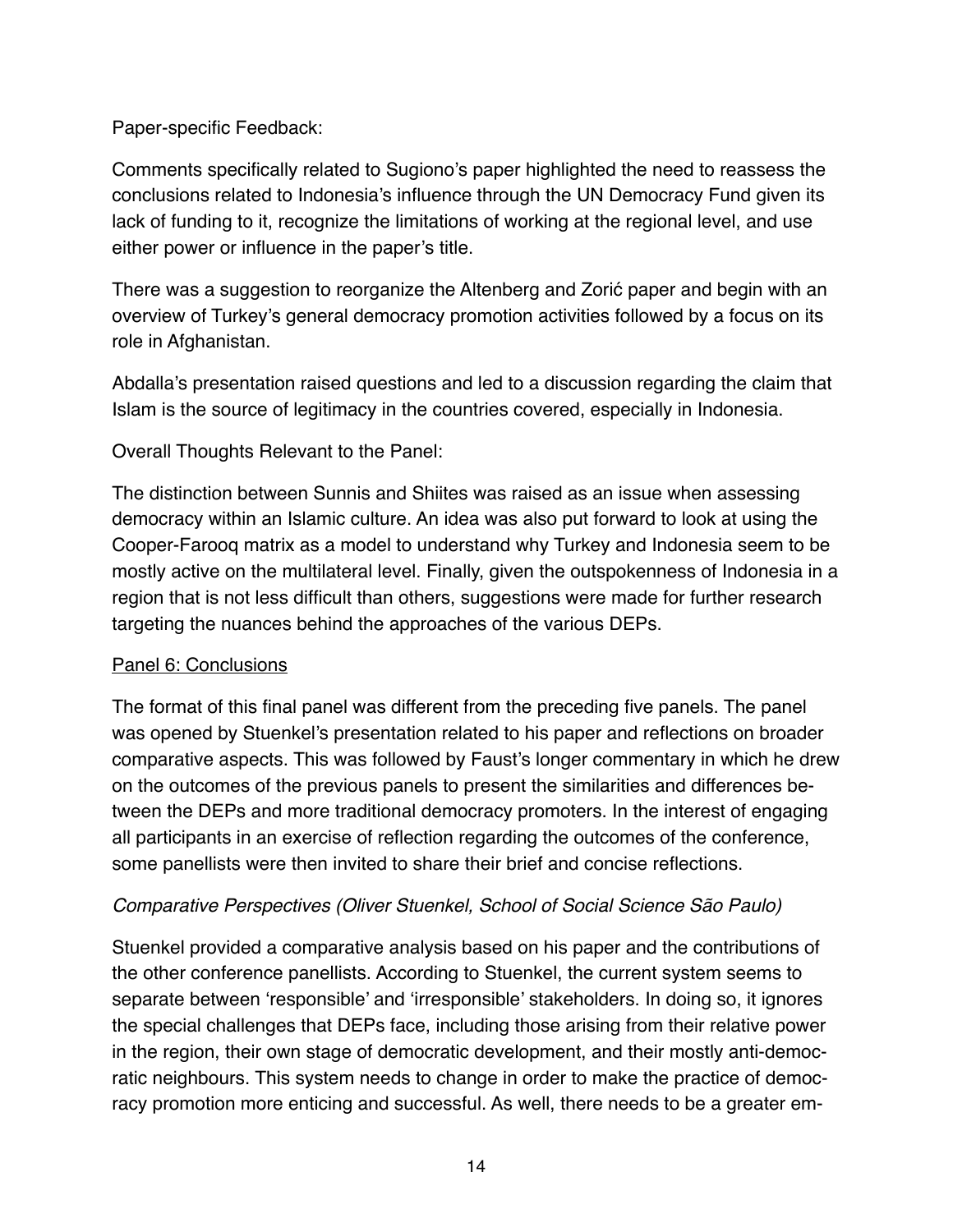phasis on removing the current ideological bend behind democracy promotion. Doing so will allow for a more impactful engagement by the DEPs, less rhetoric, more open government initiatives, and perhaps an increased involvement by civil society. One of the key divergences between the West and the DEPs is on the issue of engagement. While Western powers perceive DEPs as cozying up to authoritarian regimes, DEPs often prefer dialogue to condemnation as a more appropriate means to both improve democracy and avoid backsliding.

# *Democratic Emerging Powers and 'Traditional' Democracy Promoters (Jörg Faust, German Development Institute / Deutsches Institut für Entwicklungspolitik (DIE))*

Faust summarized the findings of the conference and raised the following important fundamental issues that need to be answered when assessing the role of DEPs in democracy promotion. Faust argued that before assessing whether DEPs actually promote democracy outside their borders, one should assess the underlying reasons behind the expectations on democratic governments to promote democracy elsewhere. A potential answer lies in assessing the possible reasons behind their decision to not promote democracy. Another lies in the fact that DEPs tend to do some democracy promotion, unlike other non-democratic emerging powers.

Their 'limited' level of democracy promotion, at least as it is currently defined, is partially explained by the inconsistent democratic transitions amongst the DEPs and their differing approaches when compared to the West. The DEPs approaches are more demand driven, more geared towards formal and legalistic elements, more cautious, and less conditional (including fewer or no sanctions/violence). But fundamentally, their cautious calculated approach is not unlike that of the West.

### *Comments by other Panellists*

Yeshi Choedon - All democratic emerging powers have common characteristics. These include their starting position, approaches to democracy promotion (lack of force), sensitive horizontal cooperation, solidarity, appreciation of the demand-driven process, and regionalization of democracy promotion. These powers bring different norms that apply better to developing countries and it is these norms that need to be enshrined so as to make the system more democratic, more reflective and more accountable.

Muna Abdalla - These emerging powers are pragmatic and have a duality of messages (one for their constituents and the other for their network). It seems that we are putting too much faith in the ability and power of these countries and thus we need to reassess their actual power before increasing our expectations.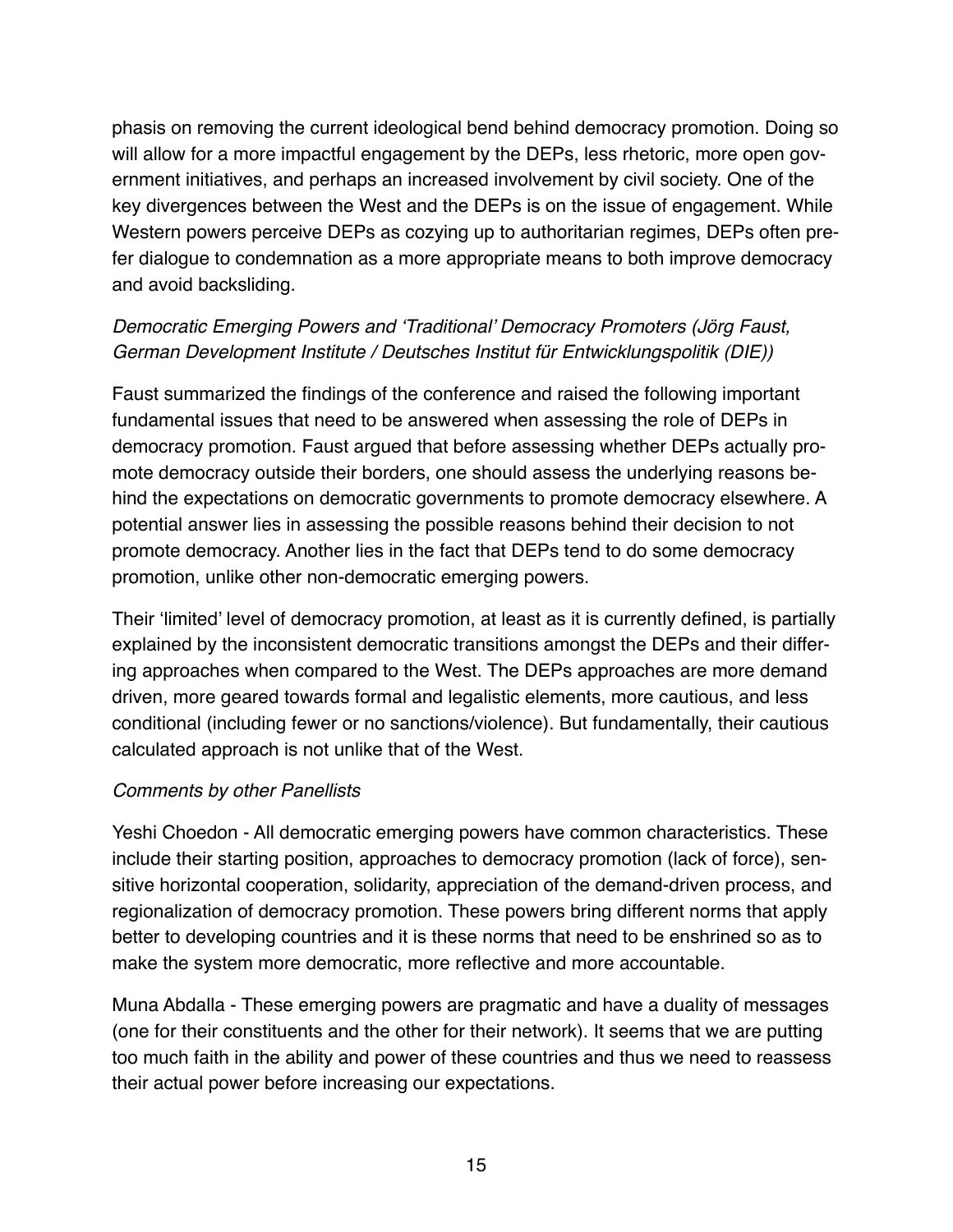Muhadi Sugiono - There needs to be an understanding of what the nature, parameter and significance of DEPs are and whether we should assess their power and role with non-economic indicators. Also, there needs to be a consensus on the meaning and measurement of democracy promotion and an understanding of the differing democracy promotion approaches by DEPs (as compared to that of Western donors). Finally, there needs to be a broadening of the understanding of intentions to include national interest.

Lea Zorić - There needs to be a further understanding of the relationship between stabilization and democracy promotion as well as an attempt to bring the DEPs on board by combining the two, especially in cases where stabilization could undermine the work being done on democracy promotion.

### **Issues Arising from the Final Discussion**

Comments by participants and attendees at the end of the conference raised some interesting questions or concerns that require further research. These have been grouped together as follows:

*Revisiting the basic tenets of democratic theory*: Understanding how formal equality links to social equality; using other non-liberal democratic lenses to look at how societies are ordered and serve the common good; understanding the real impact of cultural embeddedness and its necessity; exploring a more suitable light form of democracy; assessing whether the promotion of democracy through formal democratic structures actually promotes a democratic culture; and understanding the drivers and motivations of emerging powers.

*Revisiting the definition of democracy promotion*: Advocating a maximalist approach to defining democracy promotion and capturing non-traditional efforts; assessing the differences in the discourse between development and democracy promotion; defining and understanding democracy promotion and its implications on the assessment of interventions; and assessing conceptual issues related to the understanding of the practice of democracy promotion by emerging powers (definition, data and impact).

*Casting a wider net in order to understand the real driving forces behind the DEPs democracy promotion*: Assessing the reasons behind the DEPs' interventions through other more critical perspectives (e.g. post-colonial, deconstructivist, neo-Gramscian, feminist); assessing the impact of the neo-liberal agenda on the behaviour of the DEPs; assessing the impact of the politicization and securitization of aid on democracy promotion; and further exploring the role of Islam and 'Muslim democracies'.